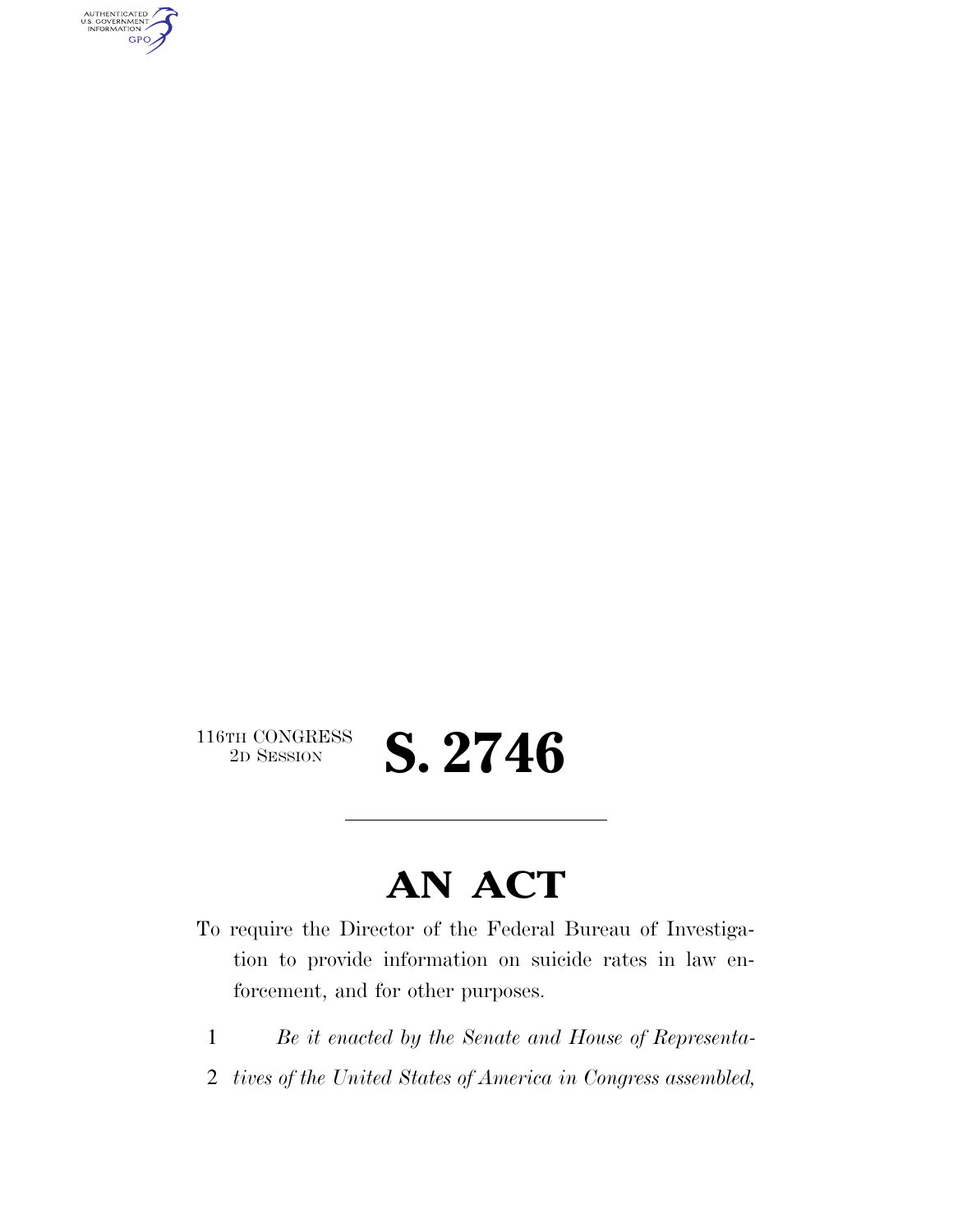## **SECTION 1. SHORT TITLE.**

 This Act may be cited as the ''Law Enforcement Sui-cide Data Collection Act''.

## **SEC. 2. INFORMATION ON SUICIDE IN LAW ENFORCEMENT.**

 (a) ESTABLISHMENT.—Not later than 1 year after the date of enactment of this Act, the Attorney General, acting through the Director of the Federal Bureau of In- vestigation, shall establish, for the purpose of preventing future law enforcement suicides and promoting under- standing of suicide in law enforcement, the Law Enforce- ment Officers Suicide Data Collection Program, under which law enforcement agencies may submit to the Direc- tor information on suicides and attempted suicides within such law enforcement agencies, including information on—

- (1) the circumstances and events that occurred before each suicide or attempted suicide;
- (2) the general location of each suicide or at-tempted suicide;

 (3) the demographic information of each law enforcement officer who commits or attempts sui-cide;

 (4) the occupational category, including crimi- nal investigator, corrections officer, line of duty offi- cer, 911 dispatch operator, of each law enforcement officer who commits or attempts suicide; and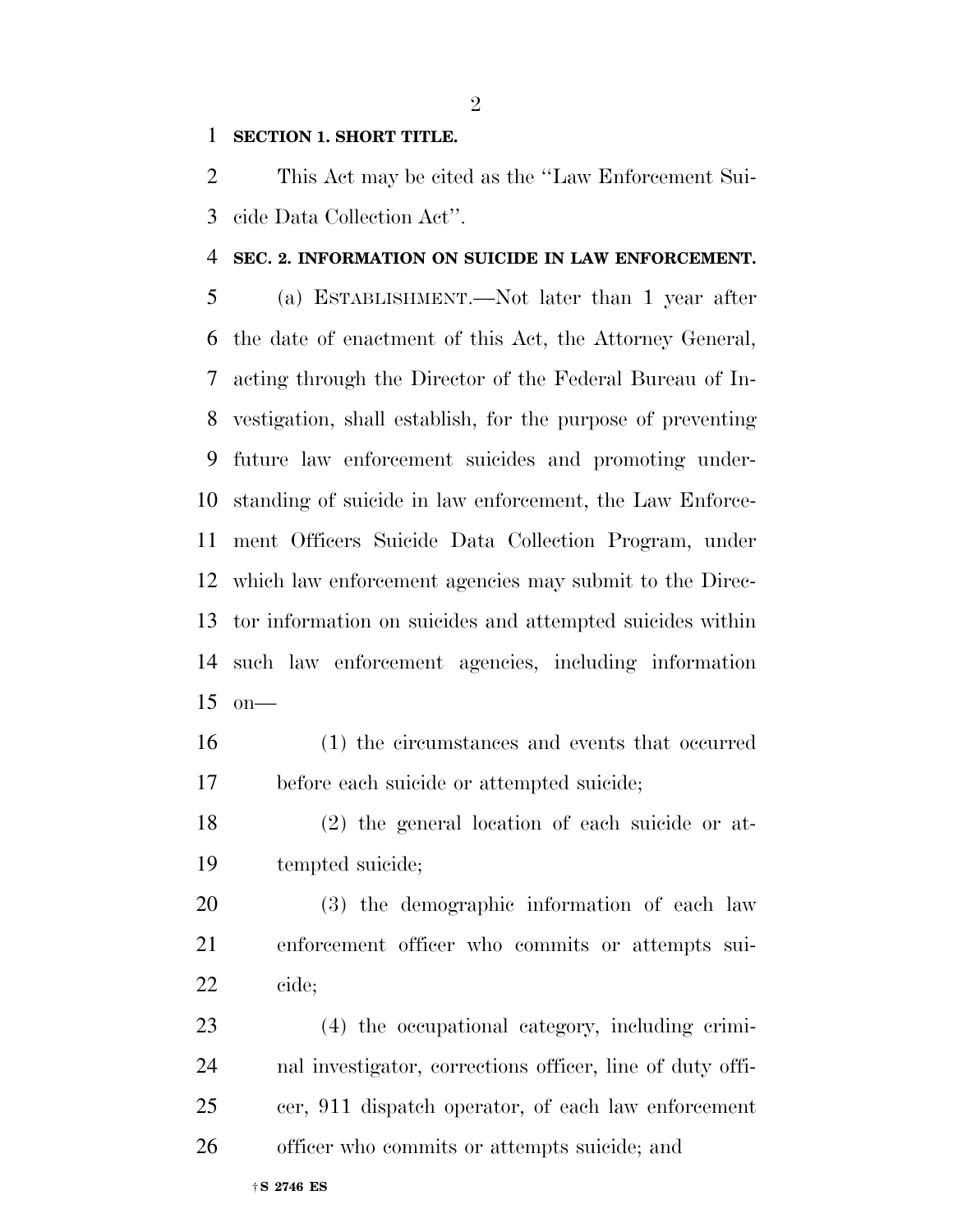(5) the method used in each suicide or at-2 tempted suicide.

 (b) POLICIES.—The Federal Bureau of Investigation shall work with the Confidentiality and Data Access Com- mittee of the Federal Committee on Statistical Method- ology to develop publication policies to manage the risk of identity disclosure based upon the best practices identi-fied by other Federal statistical programs.

 (c) REPORT.—Not later than 2 years after the date of enactment of this Act, and annually thereafter, the At- torney General, acting through the Director of the Federal Bureau of Investigation, shall submit to Congress and publish on the website of the Federal Bureau of Investiga- tion a report containing the information submitted to the Director pursuant to subsection (a).

 (d) CONFIDENTIALITY.—The report described under subsection (c) may not include any personally identifiable information of a law enforcement officer who commits or attempts suicide.

(e) DEFINITIONS.—In this section—

21 (1) the term "law enforcement agency" means a Federal, State, Tribal, or local agency engaged in the prevention, detection, or investigation, prosecu-tion, or adjudication of any violation of the criminal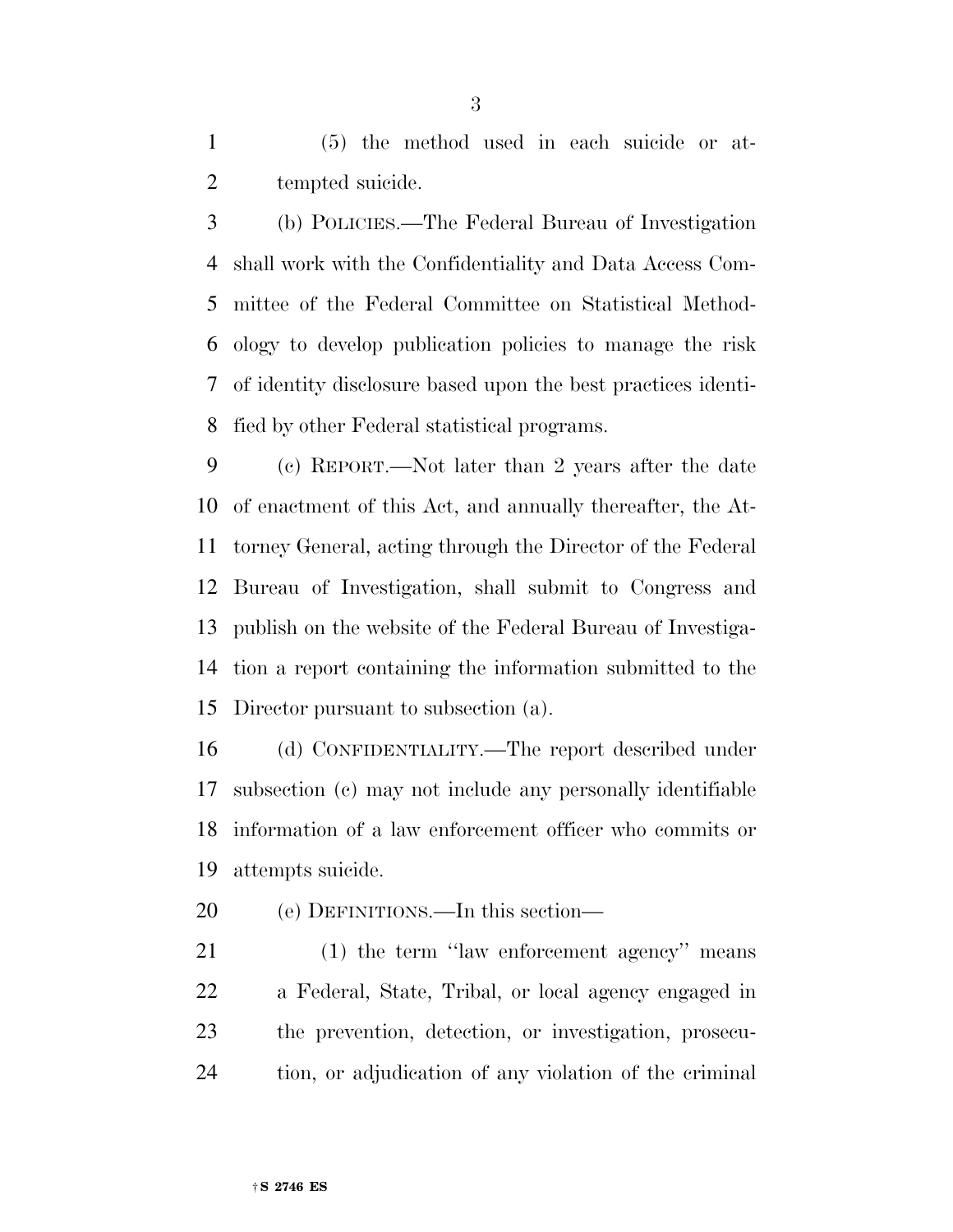laws of the United States, a State, Tribal, or a polit-ical subdivision of a State;

 (2) the term ''law enforcement officer'' means any current or former officer (including a correc- tional officer), agent, or employee of the United States, a State, Indian Tribe, or a political subdivi- sion of a State authorized by law to engage in or su- pervise the prevention, detection, investigation, or prosecution of any violation of the criminal laws of the United States, a State, Indian Tribe, or a polit-ical subdivision of a State; and

 (3) the term ''State'' means each of the several States, the District of Columbia, and any common- wealth, territory, or possession of the United States. Passed the Senate May 14, 2020. Attest:

*Secretary.*